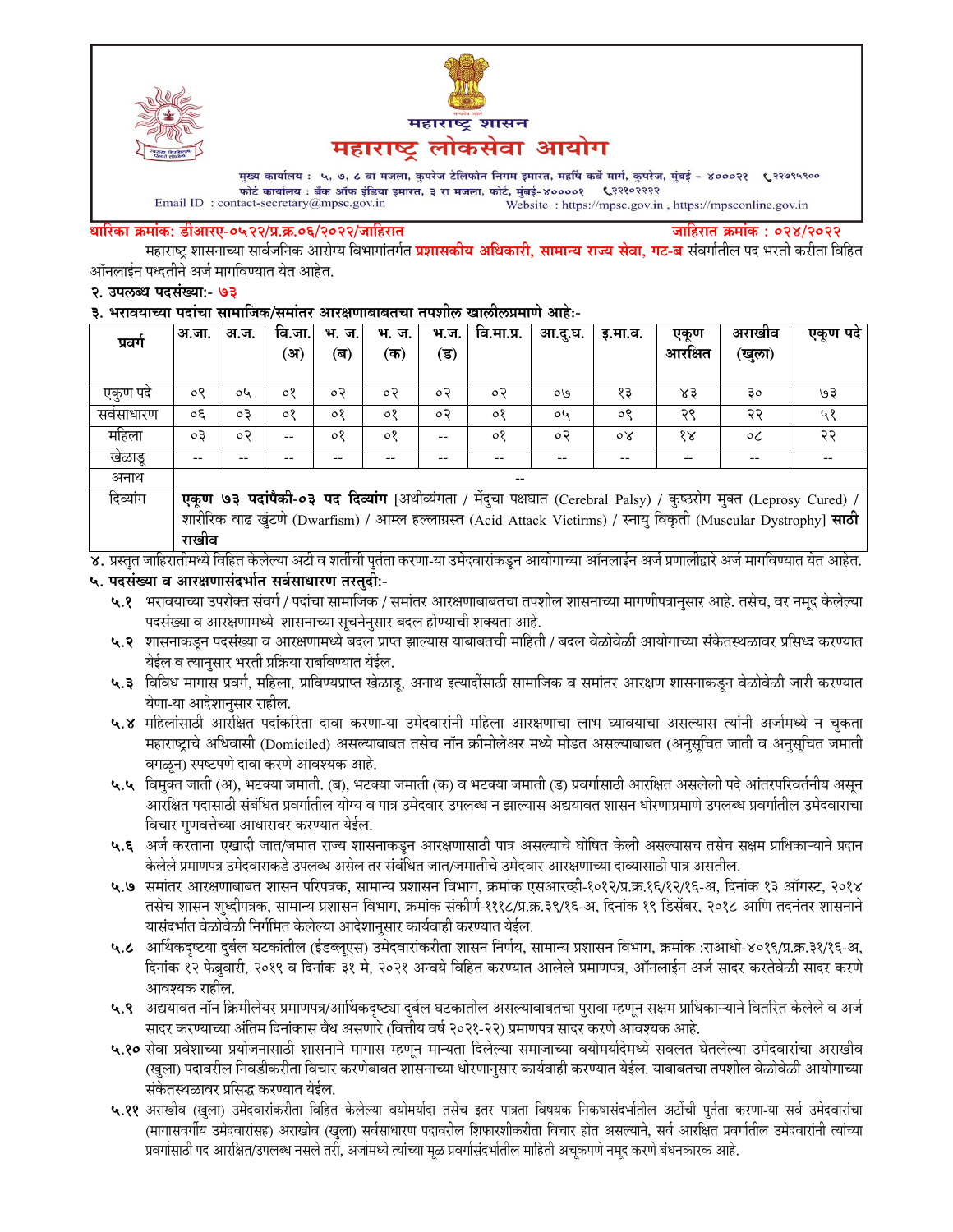- ५.१२ कोणत्याही प्रकारच्या आरक्षणाचा लाभ हा केवळ महाराष्ट्राचे सर्वसाधारण रहिवासी असणाऱ्या उमेदवारांना अनुज्ञेय आहे. सर्वसाधारण रहिवासी या संज्ञेला भारतीय लोकप्रतिनिधत्व कायदा १९५० च्या कलम २० अनुसार जो अर्थ आहे तोच अर्थ असेल.
- ५.१३ कोणत्याही प्रकारच्या आरक्षणाचा (सामाजिक अथवा समांतर) अथवा सोयी सवलतींचा दावा करणा-या उमेदवाराकडे संबंधित कायदा / नियम / आदेशानुसार विहित नमुन्यातील प्रस्तुत जाहिरातीस अनुसरुन अर्ज स्वीकारण्यासाठी विहित केलेल्या दिनांकापूर्वीचे वैध प्रमाणपत्र उपलब्ध असणे अनिवार्य आहे.
- ५.१४ सामाजिक व समांतर आरक्षणासंदर्भात विविध न्यायालयामध्ये दाखल न्यायप्रविष्ट प्रकरणी अंतिम निर्णयाच्या अधीन राहून पदभरतीची कार्यवाही करण्यात येईल.

### ५.१५ खेळाडू आरक्षण :-

- ५.१५.१ शासन निर्णय, शालेय शिक्षण व क्रीडा विभाग, क्रमांक: राक्रीधो-२००२/प्र.क्र.६८/क्रीयुसे-२, दिनांक १ जुलै, २०१६, तसेच शासन शुध्दीपत्रक, शालेय शिक्षण व क्रीडा विभाग, क्रमांक:राक्रीधो-२००२/प्र.क.६८/क्रीयुसे-२, दिनांक १८ ऑगस्ट, २०१६, शुध्दीपत्रक क्रमांक:राक्रीधो-२००२/प्र.क्र.६८/क्रीयुसे-२, दिनांक ११ मार्च, २०१९ व शासन शुद्धिपत्रक, शालेय शिक्षण व क्रीडा विभाग, क्रमांक : राक्रीधो-२००२/प्र.क्र.६८/क्रीयुसे-२, दिनांक २४ ऑक्टोबर, २०१९ आणि तदनंतर शासनाने यासंदर्भात वेळोवेळी निर्गमित केलेल्या आदेशानुसार प्राविण्य प्राप्त खेळाडू आरक्षणासंदर्भात तसेच वयोमर्यादेतील सवलतीसंदर्भात कार्यवाही करण्यात येईल.
- ५.१५.२ प्राविण्य प्राप्त खेळाडू व्यक्तींसाठी असलेल्या आरक्षणाचा दावा करणा-या उमेदवारांच्या बाबतीत क्रीडा विषयक विहित अर्हता धारण करीत असल्याबाबत सक्षम प्राधिका-याने प्रमाणित केलेले पात्र खेळाचे प्राविण्य प्रमाणपत्र पूर्व परीक्षेस अर्ज सादर करण्याच्या अंतिम दिनांकाचे किंवा तत्पूर्वीचे असणे बंधनकारक आहे.
- ५.१५.३ खेळाचे प्राविण्य प्रमाणपत्र योग्य दर्जाचे असल्याबाबत तसेच तो खेळाडू उमेदवार खेळाडूसाठी आरक्षित पदावरील निवडीकरीता पात्र ठरतो, याविषयीच्या पडताळणीकरीता त्यांचे प्राविण्य प्रमाणपत्र संबंधित विभागीय उपसंचालक कार्यालयाकडे पूर्व परीक्षेस अर्ज सादर करण्याच्या दिनांकापूर्वीच सादर केलेले असणे बंधनकारक आहे. अन्यथा प्राविण्य प्राप्त खेळाडूसाठी आरक्षणाकरीता पात्र समजण्यात येणार नाही.
- ५.१५.४ कागदपत्रे पडताळणी/मुलाखतीच्यावेळी खेळाडू उमेदवारांनी विहित अर्हता धारण करीत असल्याबाबत सक्षम प्राधिका-याने प्रमाणित केलेले प्राविण्य प्रमाणपत्र तसेच त्यांचे प्राविण्य प्रमाणपत्र योग्य असल्याबाबत तसेच खेळाडू कोणत्या संवर्गातील खेळाडूसाठी आरक्षित पदावरील निवडीकरीता पात्र ठरतो, याविषयीचा सक्षम प्राधिका-याने प्रदान केलेले प्राविण्य प्रमाणपत्र पडताळणीबाबतचा अहवाल सादर केला तरच उमेदवारांचा संबंधित संवर्गातील खेळाडूसाठी आरक्षित पदावर शिफारशी/नियुक्तीकरीता विचार करण्यात येईल.
- ५.१५.५ एकापेक्षा जास्त खेळांची प्राविण्य प्रमाणपत्रे असणा-या खेळाडू उमेदवाराने एकाच वेळेस सर्व खेळांची प्राविण्य प्रमाणपत्रे प्रमाणित करण्याकरीता संबंधित उपसंचालक कार्यालयाकडे सादर करणे बंधनकारक आहे.

### ५.१६ दिव्यांग आरक्षण:-

- ५.**१६.१** दिव्यांग व्यक्ती हक्क अधिनियम २०१६ च्या आधारे शासन निर्णय सामान्य प्रशासन विभाग, क्रमांक दिव्यांग २०१८/प्र.क्र.११४/१६ अ, दिनांक २९ मे, २०१९ तसेच यासंदर्भात शासनाकडून वेळोवेळी जारी करण्यात आलेल्या आदेशानुसार दिव्यांग व्यक्तींच्या आरक्षणासंदर्भात कार्यवाही करण्यात येईल.
- ५.१६.२ शासन निर्णय, सार्वजनिक आरोग्य विभाग क्रमांक संकीर्ण-२०२०/प्र क्र. १०३/समन्वय-२, दिनांक २२ नोव्हेंबर, २०२१ अन्वये खालील दिव्यांग प्रवर्गातील व्यक्ती/उमेदवार सदर पदाकरीता अर्ज करण्यास पात्र आहेत:-
- (1) Leprosy cured, Dwarfism, Acid Attack Victim ५.१६.३ दिव्यांग व्यक्तींसाठी असलेली पदे भरावयाच्या एकूण पदसंख्येपैकी असतील.
- ५.**१६.४** दिव्यांग व्यक्तींची संबंधित संवर्ग/पदाकरीता पात्रता शासनाकडून वेळोवेळी निर्गमित केलेल्या आदेशानुसार राहील.
- ५.**१६.५** दिव्यांग व्यक्तींसाठी आरक्षित पदांवर शिफारस करताना उमेदवार कोणत्या सामाजिक प्रवर्गातील आहे, याचा विचार न करता दिव्यांग गुणवत्ता क्रमांकानुसार त्यांची शिफारस करण्यात येईल.
- ५.१६.६ संबंधित दिव्यांगत्वाच्या प्रकारचे किमान ४०% दिव्यांगत्वाचे प्रमाणपत्र धारक उमेदवार / व्यक्ती आरक्षण तसेच नियमानुसार अनुज्ञेय सोयी / सवलतीसाठी पात्र असतील.
- ५.१६.७ लक्षणीय दिव्यांगत्व असलेले उमेदवार / व्यक्ती खालील सवलतींच्या दाव्यास पात्र असतील:-

(१) दिव्यांगत्वाचे प्रमाण किमान ४०% अथवा त्यापेक्षा जास्त असल्यास तसेच पद लक्षणीय दिव्यांग व्यक्तींसाठी आरक्षित असल्यास नियमानुसार अनुज्ञेय आरक्षण व इतर सोयी सवलती.

(२) दिव्यांगत्याचे प्रमाण किमान ४०% अथवा त्यापेक्षा जास्त असल्यास तसेच पद संबंधित दिव्यांग प्रकारासाठी सुनिश्चित केले असल्यास नियमानुसार अनुज्ञेय सायी सवलती

- ५.१६.८ लक्षणीय दिव्यांग व्यक्तींसाठी असलेल्या वयोमर्यादेचा अथवा इतर कोणत्याही प्रकारचा फायदा घेऊ इच्छिणा-या उमेदवारांनी शासन निर्णय, सार्वजनिक आरोग्य विभाग, क्रमांक अप्रकि-२०१८/प्र.क्र.४६/आरोग्य-६, दिनांक १४ सप्टेंबर, २०१८ मधील आदेशानुसार केंद्र शासनाच्या www.swavlambancard.gov.in अथवा SADM या संगणकीय प्रणालीदवारे वितरित करण्यात आलेले नवीन नमुन्यातील दिव्यांगत्वाचे प्रमाणपत्र सादर करणे अनिवार्य आहे.
- ५.१६.९ लक्षणीय दिव्यांगत्व असणा-या उमेदवारांना अर्जामध्ये नमूद केलेला दिव्यांगत्वाचा प्रकार / उप प्रकार बदलणे अनुज्ञेय नाही.

### ५.१७ अनाथ आरक्षण :-

- ५.१७.१ अनाथ व्यक्तींचे आरक्षण शासन निर्णय, महिला व बालविकास विभाग, क्रमांक: अनाथ-२०१८/प्र.क्र.१८२/का-०३, दिनांक २३ ऑगस्ट, २०२१ तसेच यासंदर्भात शासनाकडून वेळोवेळी जारी करण्यात येणा-या आदेशानुसार राहील.
- ५.१७.२ अनाथांसाठी आरक्षित पदावर गुणवत्तेनुसार निवड झालेल्या उमेदवारांचा समावेश उमेदवार ज्या सामाजिक प्रवर्गाचा आहे; त्या प्रवर्गातून करण्यात येईल.
- ५.१७.३ प्रस्तुत पदासाठी अर्जाद्वारे अनाथ आरक्षणाचा दावा केलेल्या उमेदवारांनी दिनांक २३ ऑगस्ट, २०२१ रोजीच्या शासन निर्णयाद्वारे विहित करण्यात आलेल्या कार्यपद्धतीनुसार सुधारित नमुन्यातील अनाथ प्रमाणपत्र व महाराष्ट्र राज्याचे अधिवास प्रमाणपत्र आयोगाकडून निश्चित करण्यात येणाऱ्या विहित कालावधीत सादर करणे आवश्यक राहील. अन्यथा अनाथ आरक्षणाचा दावा विचारात घेतला जाणार नाही.
- **६. वेतनश्रेणी :-** M-१५ रुपये ४१,८००/- ते रुपये १,३२,३००/- अधिक नियमानुसार अनुज्ञेय भत्ते.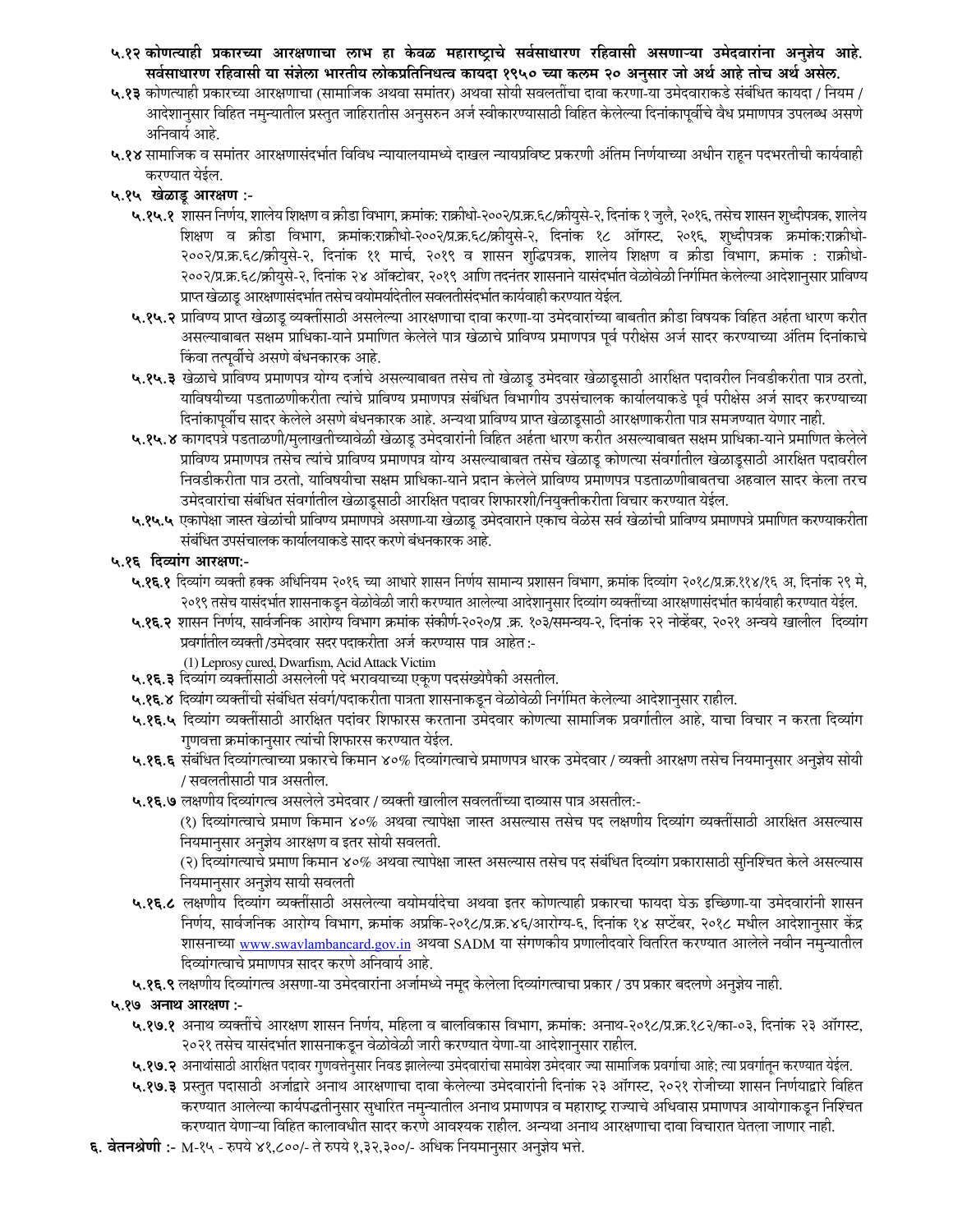#### ७.१ भारतीय नागरिकत्व

#### ७.२ वयोमर्यादा :-

| वयामयादा      | किमान        | कमाल वय              |          |                          |               |                                       |                           |    |  |
|---------------|--------------|----------------------|----------|--------------------------|---------------|---------------------------------------|---------------------------|----|--|
| गणण्याचा      | अमागास /     | अराखाव<br>मागासवगीय/ |          | प्राविण्य प्राप्त खेळाडू |               | माजी सैनिक, आणिबाणी व                 | दिव्यांग                  |    |  |
| दिनांक        | मागासवर्गीय/ | (खुला)               | आ.दू.घ./ |                          |               |                                       | अल्पसेवा राजदिष्ट अधिकारी |    |  |
|               | आ. दु. घ.    |                      | अनाथ     | अराखीव                   | मागासवगाय/    | अराखीव                                | मागासवगीय/                |    |  |
|               |              |                      |          | (खुला)                   | आ.दु.घ./ अनाथ | (खुला)                                | आ.दु.घ./                  |    |  |
|               |              |                      |          |                          |               |                                       | अनाथ                      |    |  |
| जुलै,<br>२०२२ | १८           | ३८                   | ४३       | $x_3$                    | ४३            | सैनिकी सेवेचा कालावधी अधिक<br>३ वर्षे |                           | ४५ |  |

७.२.१ महाराष्ट्र शासनाच्या सेवेतील कर्मचा-यांना उच्च वयोमर्यादा लाग नाही.

७.२.२ मागासवर्गीय उमेदवार, दिव्यांग आणि खेळाड यांना असलेली वयोमर्यादेतील शिथिलतेची सवलत यापैकी कोणतेही अधिकत्तम असलेली एकच सवलत देय राहील.

७.२.३ असामान्य शैक्षणिक अर्हता किंवा अनुभव किंवा दोन्ही धारण करणाऱ्या उमेदवारांच्या बाबतीत उच्च वयोमर्यादा शिथिलक्षम राहील. परंतु, आयोगाच्या कार्यनियमावलीतील तरतुदीनुसार जेव्हा मुलाखतीसाठी पूरेसे उमेदवार प्राप्त होत नसतील, तेव्हाच सदर तरतुद विचारात घेतला जाईल.

७.२.४ अशा प्रत्येक प्रकरणी उपलब्ध उमेदवारांच्या उच्चतम शैक्षणिक अर्हतेच्या दोन स्तर उच्च शैक्षणिक अर्हताप्राप्त उमेदवारच वयोमर्यादेत सवलतीकरीता विचारात घेतले जातील.

७.२.५ अनभवाच्या संदर्भात ज्या पदावरील किमान अनभव मागितला असेल त्यापेक्षा वरिष्ठ पदावरील अनभव वयोमर्यादा शिथिल करण्याकरीता विचारात घेतला जाईल.

७.२.६ शासन निर्णय, सामान्य प्रशासन विभाग, क्रमांक एसआरव्ही-२०२१/प्र.क्र.६१/कार्या-१२, दिनांक १७ डिसेंबर, २०२१ अनुसार दिनांक १ मार्च, २०२० ते दिनांक १७ डिसेंबर, २०२१ या कालावधीत वयाधिक ठरणारे उमेदवार अर्ज करण्यास पात्र असतील.

# ८. शैक्षणिक अर्हता आणि अनुभव:-

८.१ शैक्षणिक अर्हता - Possess degree of statutory University or a qualification recognized by Government as equivalent thereto, AND

८.२ अनुभव:- Possess experience in office administration for a period of not less than 5 years of which at least 3 years experience should be in a supervisory capacity in a post comparable to that of Superintendent or Head Clerk under Government or under Local Authority or Commercial Establishment or Corporation or Board Established by Government.

2.4 Have adequate knowledge of Marathi, so as to be able to speak, read and write the language with facility

८.४ प्राधान्यशील अर्हता:- Provided further that preference may be given to candidates conversant with the rules and procedure relation to Government service matter and regulation particularly Maharashtra Civil Services Rules, the financial rules and Account procedure and similar other rules Government Establishment.

### ८.४ शैक्षणिक अर्हता गणना करण्याचा दिनांक:-

८.४.१ प्रस्तत जाहिरातीस अनसरुन अर्ज सादर करण्यासाठी विहित केलेल्या अंतिम दिनांकास संबंधित शैक्षणिक अर्हता धारण करणे आवश्यक आहे.

८.४.२ अनुभवाच्या कालावधीची गणना प्रस्तुत जाहिरातीस अनुसरुन अर्ज सादर करण्याकरीता विहित केलेल्या अंतिम दिनांकास करण्यात येईल.

### ८.५ अनभवाच्या दाव्यांबाबतः-

आयोगाच्या ऑनलाईन अर्ज प्रणालीद्वारे विविध स्वरुपाचे दावे करताना अथवा दावे अद्ययावत करताना प्रस्तुत जाहिरातीस अनुसरुन अनुभवाच्या दाव्यांनुसार पात्र होण्यासाठी उमेदवाराने Nature of Job-(i) Office Administration AND (ii) Supervisor [Office Administration-2 years and Supervisor (Designation-Superintendent or Head Clerk)-3 years] असे नमुद करणे अनिवार्य आहे. त्याशिवाय, ऑनलाईन अर्ज प्रणालीद्वारे अर्ज स्वीकृत होऊ शकणार नाही.

९. कर्तव्ये व जबाबदा-या:- प्रस्तुत पदाच्या कर्तव्ये व जबाबदा-या याबाबतचा तपशील आयोगाच्या https://mpsc.gov.in या संकेतस्थळावर उपलब्ध आहे.

### १०. निवडप्रकिया:-

- १०.१ प्रस्तुत जाहिरातीमध्ये नमूद केलेली शैक्षणिक अर्हता, अनुभव इत्यादी अर्हता किमान असून, किमान अर्हता धारण केली म्हणून उमेदवार मुलाखतीस बोलाविण्याकरिता पात्र असणार नाही.
- १०.२ जाहिरातीस अनुसरून प्राप्त अर्जाची संख्या आयोगाच्या कार्यनियमावलीतील तरतुदीनुसार वाजवी प्रमाणापेक्षा जास्त असेल आणि अर्ज सादर .<br>केलेल्या सर्व पात्र उमेदवारांच्या मूलाखती घेणे सोयीस्कर नसल्यास मूलाखतीसाठी उमेदवारांची संख्या मर्यादित करण्याच्या दृष्टीने जाहिरातीमध्ये नमुद शैक्षणिक अर्हता आणि/अथवा अनुभव यापेक्षा अधिक शैक्षणिक अर्हता/अनुभव किंवा अन्य योग्य निकष यांच्या आधारे अथवा चाळणी परीक्षेद्वारे मुलाखतीस पात्र उमेदवारांची संख्या मर्यादित करण्यात येईल.
- १०.३ चाळणी परीक्षा घेण्याचे निश्चित झाल्यास, अर्हता आणि / अथवा अनुभव शिथिल केला जाणार नाही.

१०.४ चाळणी परिक्षेचा अभ्यासक्रम, परीक्षेचे माध्यम व इतर बाबी (लागू असल्यास) आयोगाच्या संकेतस्थळावर प्रसिध्द करण्यात येतील.

- १०.५ चाळणी परीक्षा घेतल्यास चाळणी परीक्षेचे गुण व मुलाखतीचे गुण एकत्रितरित्या विचारात घेऊन तर चाळणी परीक्षा न झाल्यास केवळ मुलाखतीच्या गुणांच्या आधारे उमेदवाराची शिफारस करण्यात येईल.
- १०.६ मुलाखतीमध्ये किमान ४१% व त्यापेक्षा जास्त गुण मिळविणाऱ्या उमेदवारांचाच शिफारशीसाठी विचार केला जाईल.
- १०.७ सेवा भरतीची संपर्ण निवड प्रक्रिया प्रशासकीय अधिकारी (सेवाप्रवेश नियम) २००२ अथवा तदनंतर शासनाकडून वेळोवेळी करण्यात येणा-या सुधारणा तसेच आयोगाकडून वेळोवेळी सुधारण्यात येणा-या कार्यनियमावलीतील तरतुदीनुसार राबविण्यात येईल.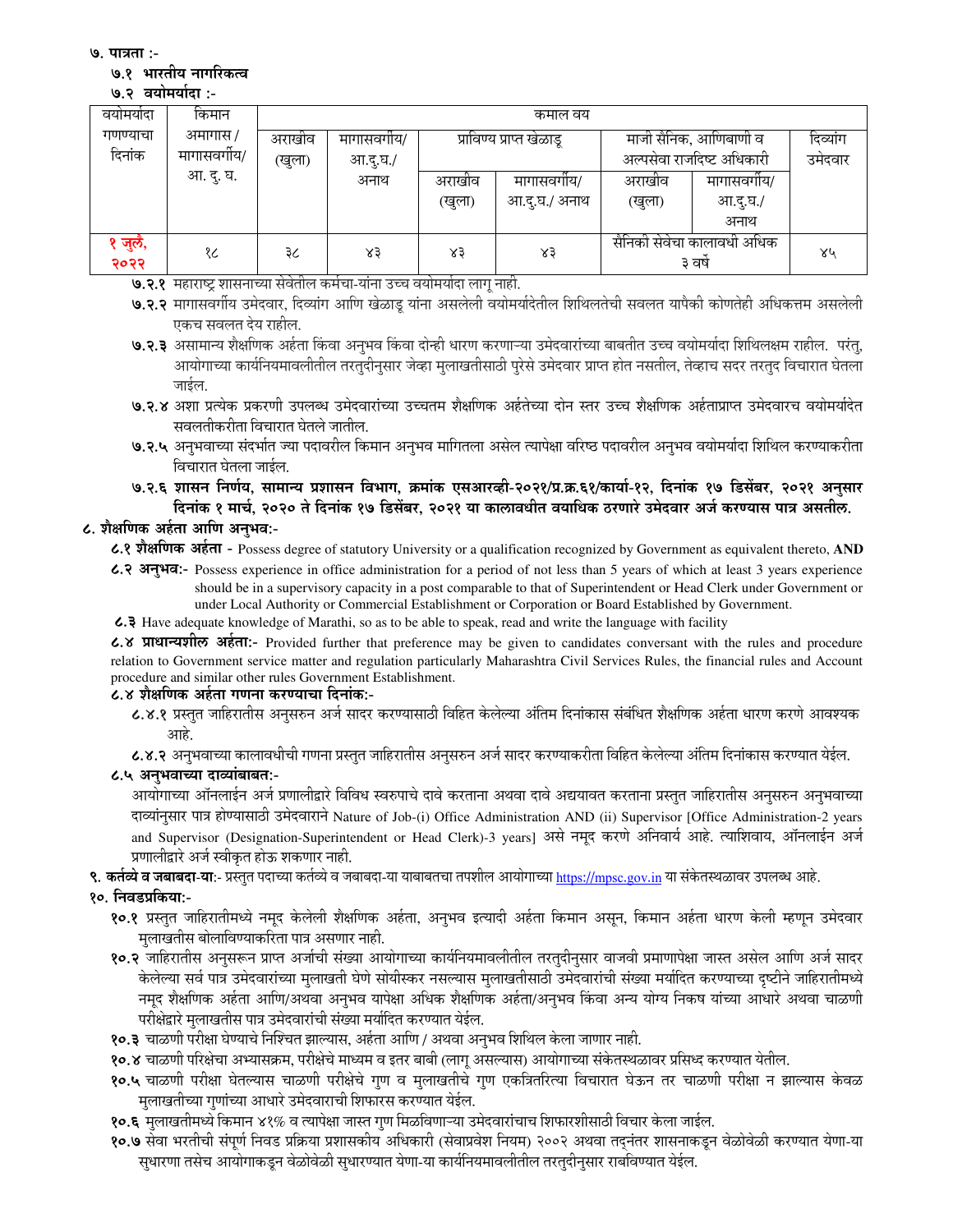## ११. अर्ज करण्याची पध्दत:-

### ११.१ अर्ज सादर करण्याचे टप्पे:-

११.१.१ आयोगाच्या ऑनलाईन अर्ज प्रणालीवर यापुर्वी विहित पध्दतीने नोंदणी केली नसल्यास नोंदणी करुन खाते (Profile) तयार करणे.

११.१.२ खाते तयार केलेले असल्यास व ते अदययावत करण्याची आवश्यकता असल्यास अद्ययावत करणे.

- ११.१.३ विहित कालावधीत तसेच विहित पध्दतीने आवश्यक कागदपत्रे अपलोड करून अर्ज सादर करणे.
- ११.१.४ परीक्षा शुल्काचा भरणा विहित पध्दतीने करणे.

### ११.२ विहित प्रमाणपत्र/कागदपत्रे अपलोड करणे.

११.२.१ प्रोफाईलद्वारे केलेल्या विविध दाव्यांच्या अनुषंगाने उमेदवाराची पात्रता अजमावल्यानंतर (Check eligibility) उमेदवार जाहिरातीनुसार पात्र ठरत असल्यास अर्ज सादर करताना खालील कागदपत्रे/प्रमाणपत्रे (लागू असलेली) अपलोड करावी लागतील:-

| अ. क्र.                     | प्रमाणपत्र/कागदपत्र                                                                               | फाईल फॉर्मेट | किमान फाईल | कमाल फाईल |
|-----------------------------|---------------------------------------------------------------------------------------------------|--------------|------------|-----------|
|                             |                                                                                                   |              | साईज (KB)  | साईज (KB) |
| १                           | अर्जातील नावाचा पुरावा (एस.एस.सी. अथवा तत्सम शैक्षणिक अर्हता)                                     | PDF          | 40         | 400       |
| २                           | वयाचा पुरावा                                                                                      | PDF          | 40         | 400       |
| ३                           | शैक्षणिक अर्हता इत्यादीचा पुरावा                                                                  | PDF          | 40         | 400       |
| $\mathsf{x}$                | सामाजिकदृष्टया मागासवर्गीय असल्याबाबतचा पुरावा                                                    | PDF          | 40         | 400       |
| $\mathcal{L}_{\mathcal{A}}$ | आर्थिकदृष्टया दुर्बल घटकातील असल्याबाबतचा पुरावा                                                  | PDF          | 40         | 400       |
| ٤                           | अद्ययावत नॉन-क्रिमीलेयर प्रमाणपत्र                                                                | <b>PDF</b>   | 40         | 400       |
| $\mathcal{O}$               | पात्र दिव्यांग व्यक्ती असल्याचा पुरावा                                                            | PDF          | 40         | 400       |
| $\epsilon$                  | पात्र माजी सैनिक असल्याचा पुरावा                                                                  | PDF          | 40         | 400       |
| ९                           | अनाथ आरक्षणाकरीता पात्र असल्याचा पुरावा                                                           | PDF          | 40         | 400       |
| १०                          | खेळाडू आरक्षणाकरीता पात्र असल्याचा पुरावा                                                         | PDF          | 40         | 400       |
| ११                          | अराखीव महिला, खेळाडू, दिव्यांग, माजी सैनिक आरक्षणाचा दावा<br>असल्यास अधिवास प्रमाणपत्र            | <b>PDF</b>   | 40         | 400       |
| १२                          | एस.एस.सी. नावात बदल झाल्याचा पुरावा                                                               | <b>PDF</b>   | 40         | 400       |
| १३                          | मराठी भाषेचे ज्ञान असल्याचा पुरावा                                                                | <b>PDF</b>   | 40         | 400       |
| १४                          | लहान कुटुंबाचे प्रतिज्ञापन                                                                        | PDF          | 40         | 400       |
| १५                          | अनुभवाचा पुरावा                                                                                   | PDF          | 40         | 400       |
| १६                          | राज्य शासकीय कर्मचारी यांच्याकरीता वयोमर्यादेतील सवलतीचा दावा<br>असल्यास सादर करावयाचे प्रमाणपत्र | <b>PDF</b>   | ५०         | ५००       |

११.२.२ उपरोक्त प्रमाणपत्र/कागदपत्रे आयोगाच्या संकेतस्थळावरील 'उमेदवारांना सर्वसाधारण सूचना' प्रकरण क्रमांक चार मध्ये नमूद केल्याप्रमाणे असणे अनिवार्य आहे.

- ११.२.३ संबंधित जाहिरातीस अनुसरुन विहित निकष/पात्रता तसेच प्रोफाईलमधील दाव्यांच्या अनुषंगाने प्रमाणपत्रे/कागदपत्रे अपलोड करावी लागतील. प्रोफाईलमधील विविध दाव्यांच्या अनुषंगाने अपलोड करावयाची संबधित कागदपत्रे प्रणालीद्वारे अर्ज सादर करताना प्रदर्शित
- ११.२.४ पात्रतेसंदर्भातील विविध दाव्यांच्या अनुषंगाने प्रमाणपत्रे/कागदपत्रे अपलोड केल्याशिवाय अर्ज सादर करता येणार नाही.

### ११.३ सर्वसाधारण :-

- **(एक)** अर्ज आयोगाच्या ऑनलाईन अर्ज प्रणालीद्वारे फक्त ऑनलाईन पद्धतीने स्वीकारण्यात येतील.
- (दोन) अर्ज सादर करण्याकरीता संकेतस्थळ :- https://mpsconline.gov.in
- (तीन) ऑनलाईन पद्धतीने अर्ज सादर करण्याच्या सविस्तर सूचना आयोगाच्या https://mpsconline.gov.in तसेच https://mpsc.gov.in या संकेतस्थळावर उपलब्ध आहेत.
- (चार) आयोगास अर्ज सादर केल्यानंतर विहित मुदतीत परीक्षा शुल्क भरल्याशिवाय अर्ज विचारात घेतला जाणार नाही.

## ११.४ अर्ज सादर करण्याचा कालावधीः-

## दिनांक २१ मार्च, २०२२ रोजी १४.०० वाजल्यापासून दिनांक १० एप्रिल, २०२२ रोजी २३.५९ वाजेपर्यंत.

## ११.५ शुल्क (रुपये) :-

- (एक) अराखीव (खुला) रुपये ७१९/-
- (**दोन**) मागासवर्गीय / आर्थिक दुर्बल घटक / अनाथ **रुपये ४४९/**-
- (**तीन**) उपरोक्त परीक्षा शुल्काव्यतिरिक्त बँक चार्जेस तसेच त्यावरील देय कर अतिरिक्त असतील.
- (चार) परीक्षा शुल्क ना-परतावा (Non-refundable) आहे.

## ११.६ परीक्षा शुल्काचा भरणा करण्याकरीता खाली नमूद केलेल्या पद्धतींचा अवलंब करावा:-

- (एक) शुल्क भरण्याकरीता मुख पृष्ठावरील 'माझे खाते' या लिंक वर क्लिक करावे.
- (**दोन**) 'माझे खाते' या लिंक वर क्लिक केल्यानंतर अर्ज केलेल्या पदांची यादी शुल्क भरल्याच्या / न भरल्याच्या नोंदीसह दिसेल. 'Unpaid' लिहिलेल्या जाहिरात / पद / परीक्षेसमोर ' Pay Now' अशी लिंक उपलब्ध असेल.
- (तीन) 'Pay Now' या लिंक वर क्लिक केल्यानंतर दोन पर्याय उपलब्ध होतील:- (१) ऑनलाईन पेमेंट (२) चलनाद्वारे
- (चार) क्रेडिट कार्ड, डेबिट कार्ड, युपीआय अथवा नेटर्बॅाकंगच्या सहाय्याने ऑनलाईन परीक्षा शुल्क अदा करता येईल.